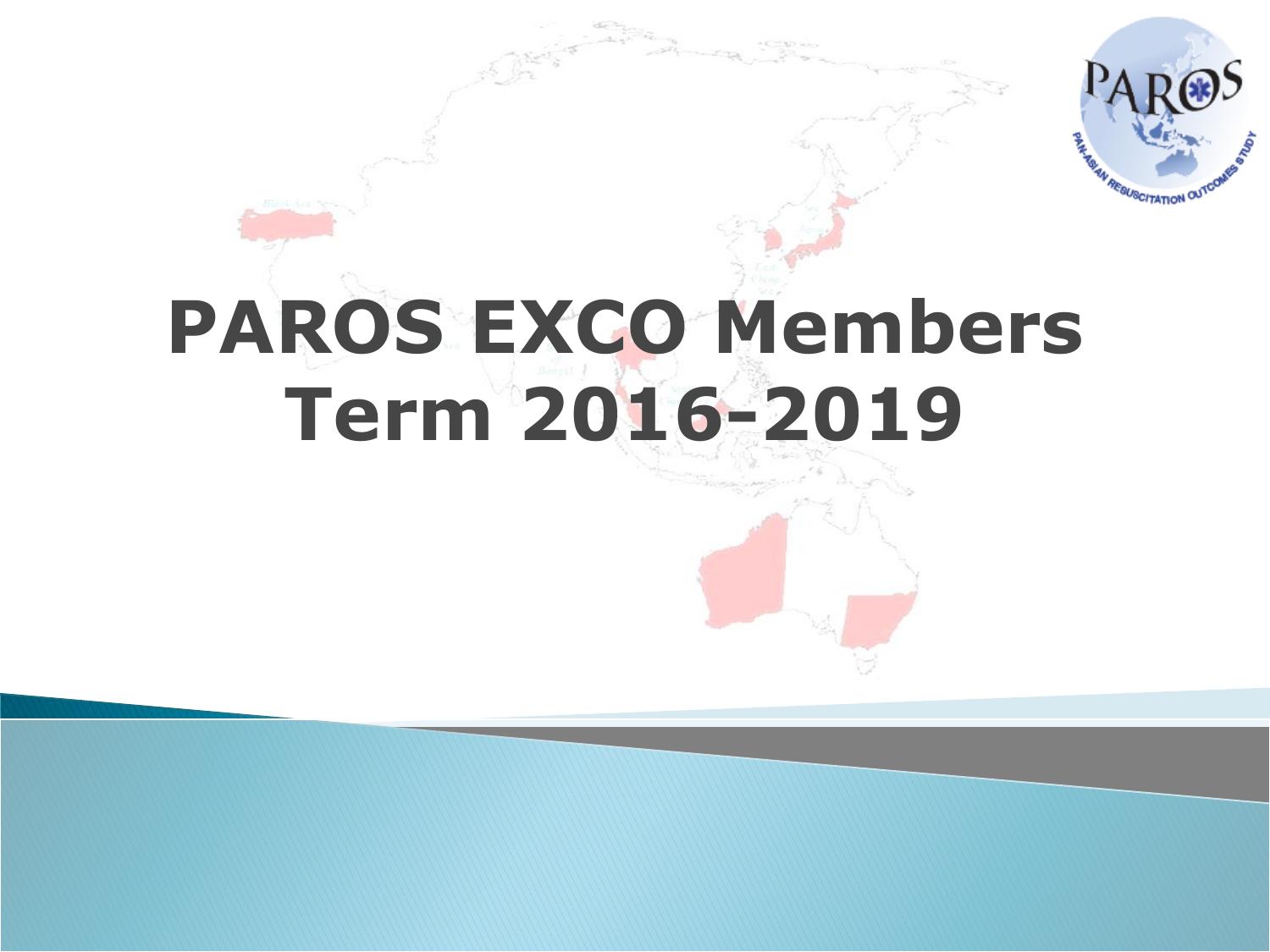

## **PAROS Chair & Co-Chairs**

| Name                              | <b>Designation</b> | Representing<br><b>Country</b> |
|-----------------------------------|--------------------|--------------------------------|
| <b>A/Prof Marcus Ong Eng Hock</b> | Chairman           | Singapore                      |
| <b>Prof Sang Do Shin</b>          | Co-Chairman        | Korea                          |
| <b>Prof Hideharu Tanaka</b>       | Co-Chairman        | Japan                          |
| <b>Prof Matthew Huei-Ming Ma</b>  | Co-Chairman        | Taiwan                         |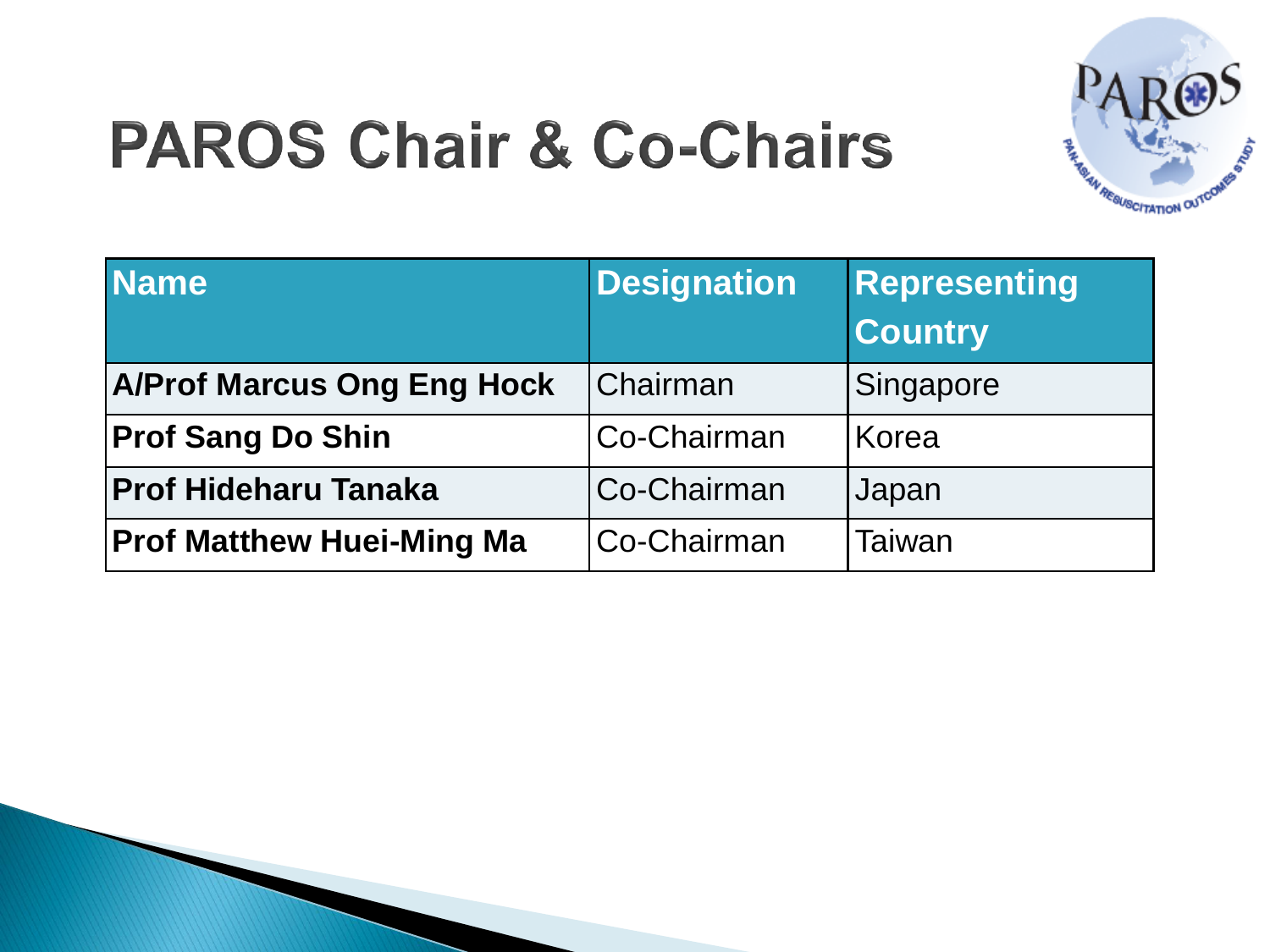## **PAROS EXCO Members**



| <b>Name</b>              | <b>Designation</b> | <b>Representing</b> |
|--------------------------|--------------------|---------------------|
|                          |                    | Country             |
| Dr. Ki Ok Ahn            | <b>Exco Member</b> | Korea               |
| Dr. Hyun Ho Ryu          | <b>Exco Member</b> | Korea               |
| Dr Kentaro Kajino        | <b>Exco Member</b> | Japan               |
| <b>Mr Takahiro Hara</b>  | <b>Exco Member</b> | Japan               |
| <b>Dr Patrick Ko</b>     | Exco Member        | Taiwan              |
| Dr Chih-Hao Lin          | Exco Member        | Taiwan              |
| <b>Dr Sarah Karim</b>    | <b>Exco Member</b> | <b>Malaysia</b>     |
| Dr Kwanhathai Darin Wong | Exco Member        | Malaysia            |
| Dr Gan Han Nee           | Exco Member        | Singapore           |
| Dr Doctor Nausheen Edwin | <b>Exco Member</b> | Singapore           |
| Dr Pairoj Khruekarnchana | <b>Exco Member</b> | <b>Thailand</b>     |
| Dr Nalinas Khunkhlai     | Exco Member        | <b>Thailand</b>     |